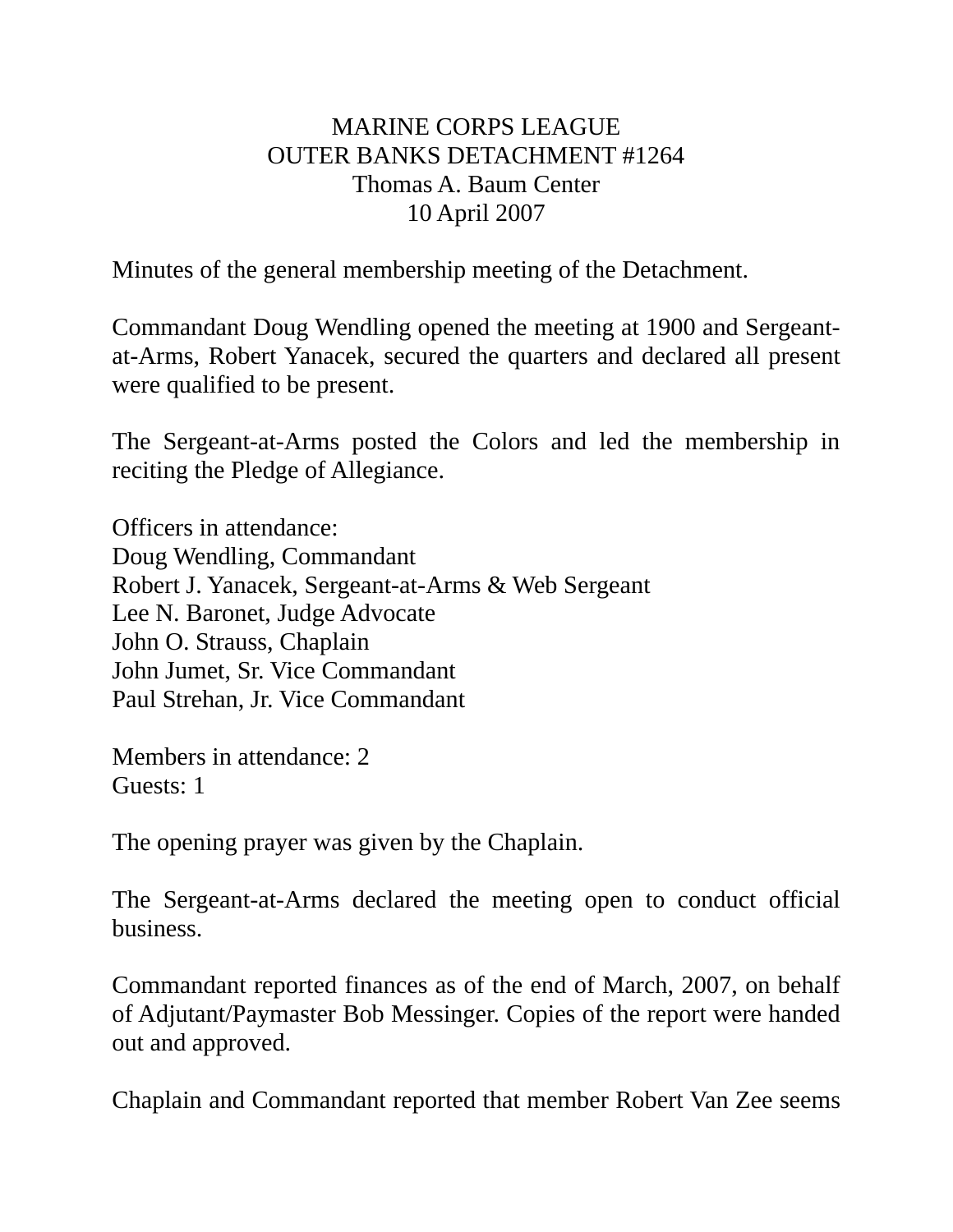very strong in deference to his illness. Member Joe Montgomery is in Sentara Virginia Beach Hospital with heart problems. Joe will be undergoing surgery on Thursday, 12 April. He may be contacted at 757- 395-8204. Members are urged to keep these members in their prayers and call or mail words of encouragement.

The Web Sergeant reminded members of the availability of FREE obxmarines.com email addresses. Contact him for further info. Our website has been crawled and indexed by major search engines, and a streaming webcam of Avalon Pier has been added. A photo of Commandant Ron Cooper, Down East Detachment #1186 has been added to Charter Presentation section of the website, and a site search engine has been installed. This will allow members to more easily find information and updated information. A number of new links were also added regarding veteran's death and burial benefits. Traffic to the site was down slightly from the previous month.

New Business:

The Commandant again suggested a Family Fun Day during the summer.

There was discussion about whether or not the Detachment was scheduling anything for Memorial Day. Nothing scheduled at this time.

The Commandant reminded members of the invitation to participate in the Independence Day parade at the Currituck Club and a follow-on barbeque at his house. [More details to follow.]

More discussion regarding the 232<sup>nd</sup> Marine Corps Birthday Brunch to be held at the Duck Woods Country Club. The Detachment needs to pay a nonrefundable \$500 fee to 'lock it in'. Also, a DWCC member needs to inform the Club that they will sponsor us. It was agreed that guests will be required to make their payments in advance this year as opposed to 'at the door' to ensure the Detachment has sufficient funds to cover expenses.